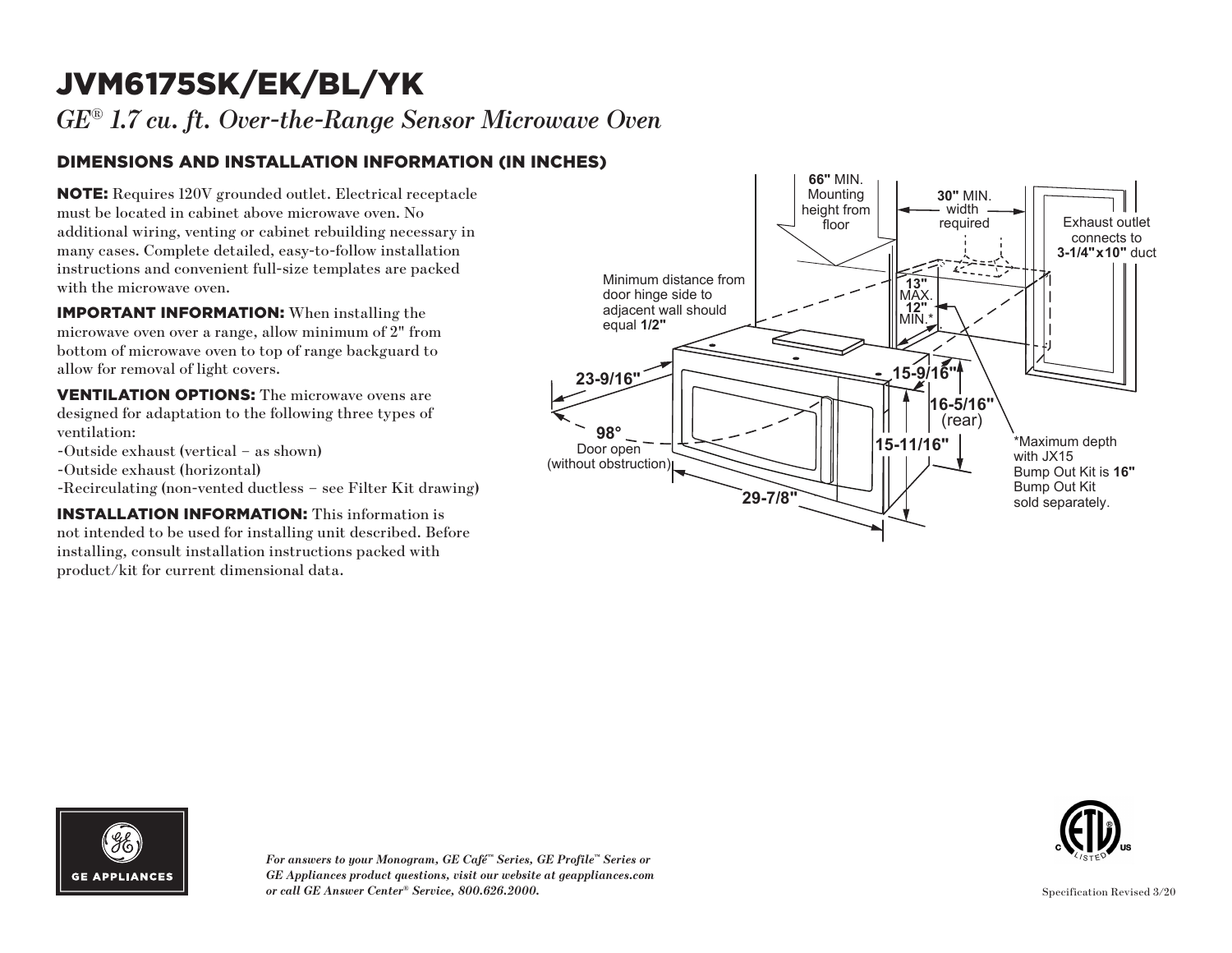# JVM6175SK/EK/BL/YK

*GE*® *1.7 cu. ft. Over-the-Range Sensor Microwave Oven*

### DIMENSIONS AND INSTALLATION INFORMATION (IN INCHES)

HOOD EXHAUST DUCT: Outside ventilation requires a HOOD EXHAUST DUCT. Read the following carefully.

**EXHAUST CONNECTION:** The hood exhaust has been designed to mate with a standard 3-1/4" x 10" rectangular duct. If a round duct is required, a rectangular-to-round transition adaptor must be used. Do not use less than a 6" diameter duct

**REAR EXHAUST:** If a rear or horizontal exhaust is to be used, care should be taken to align exhaust with space between studs, or wall should be prepared at the time it is constructed by leaving enough space between the wall studs to accommodate exhaust.

MAXIMUM DUCT LENGTH: For satisfactory air movement, the total duct length of 3-1/4" x 10" rectangular or 6" diameter round duct should not exceed 140 equivalent feet.

ELBOWS, TRANSITIONS, WALL AND ROOF CAPS, etc., present additional resistance to airflow and are equivalent to a section of straight duct which is longer than their actual physical size. When calculating the total duct length, add the equivalent length of all transitions and adaptors plus the lengths of all straight duct sections. The chart below shows the approximate feet of equivalent length of some typical ducts.

| <b>DUCT</b>                    | <b>EQUIVALENT FEET</b> |
|--------------------------------|------------------------|
| <b>A.</b> Rectangular-To-round |                        |
| <b>Transition Adaptor</b>      | $5$ ft.                |
| <b>B.</b> Wall Cap             | $40$ ft.               |
| $C. 90^\circ$ Elbow            | $10$ ft.               |
| $D.45^{\circ}$ Elbow           | $5$ ft.                |
| $E. 90^{\circ}$ Elbow          | $25$ ft.               |
| $\mathsf{F.}45^{\circ}$ Elbow  | $5$ ft.                |
| G. Roof Cap                    | 24 ft.                 |

# **GE APPLIANCES**

*For answers to your Monogram, GE Café™ Series, GE Profile™ Series or GE Appliances product questions, visit our website at geappliances.com or call GE Answer Center® Service, 800.626.2000.*

#### OPTIONAL ACCESSORIES